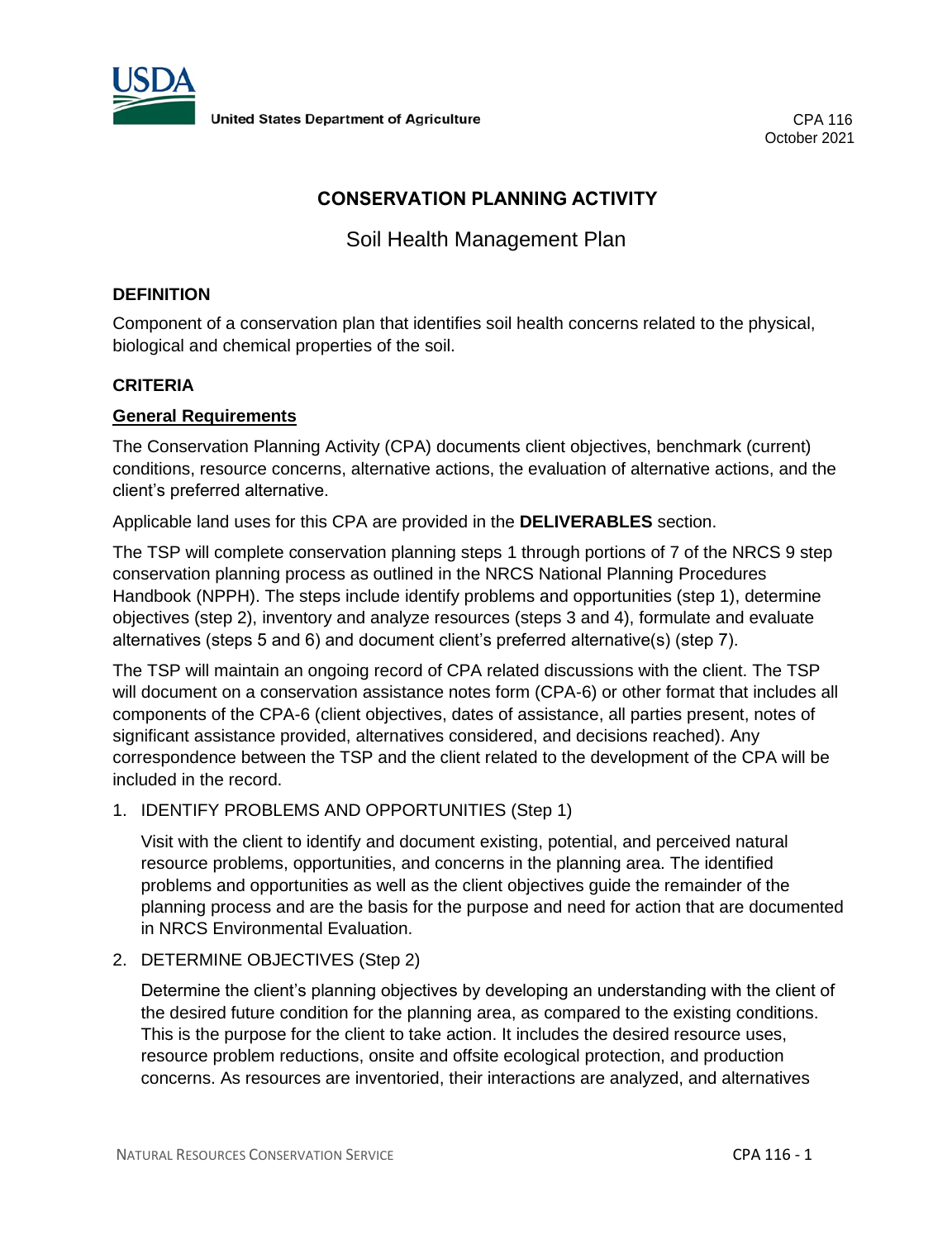formulated, objectives may need to be reviewed and modified.

#### 3. INVENTORY RESOURCES (Step 3)

The resource inventory documents benchmark (current) conditions of natural resources in the CPA planning area. The specific inventory documentation requirements and resource concerns to be evaluated are provided in the **DELIVERABLES** section. Inventory documentation required may include such items as:

- Current agricultural or forestry practices and management activities,
- Environmentally sensitive areas (e.g., wetlands, sinkholes, wellheads, gullies, ditches, etc.),
- Soils, climate, topography,
- Equipment and technology currently being used by the landowner,
- Highly erodible land or wetland compliance determinations associated to the planning land unit,
- Pertinent Federal, State, Tribal, and local laws, regulations and policy, and
- Special Environmental Concerns that may be applicable on, or in the vicinity of the planning area. The special environmental concerns to be inventoried include, at a minimum, the following:
	- Clean Air Act
	- Clean Water Act / Waters of the U.S.
	- Coastal Zone Management
	- Coral Reefs
	- Cultural Resources / Historic Properties
	- Endangered and Threatened Species
	- Environmental Justice
	- Essential Fish Habitat
	- Floodplain Management
	- **Invasive Species**
	- Migratory Birds / Bald and Golden Eagle Protection Act
	- Natural Areas
	- Prime and Unique Farmlands
	- Riparian Area
	- Scenic Beauty
	- Wetlands
	- Wild and Scenic Rivers

NRCS state offices may identify additional state, tribal, or local laws, regulations or ordinances that must routinely be evaluated.

Use NRCS data available in the Field Office Technical Guide (FOTG) Sections 1 and 2, plus Web Soil Survey (WSS) and other helpful resources to support the inventory.

Document any previously installed or implemented conservation practice(s) and indicate whether the existing practice(s) is currently accomplishing the conservation practice purpose indicated in the NRCS conservation practice standard in the state's FOTG, Section 4.

#### 4. ANALYZE RESOURCE DATA (Step 4)

Analysis of a resource inventory will document benchmark (current) conditions of natural resources in the CPA planning area. A comparison between benchmark (current) conditions and planning criteria/quality criteria (desired future conditions) will help identify resource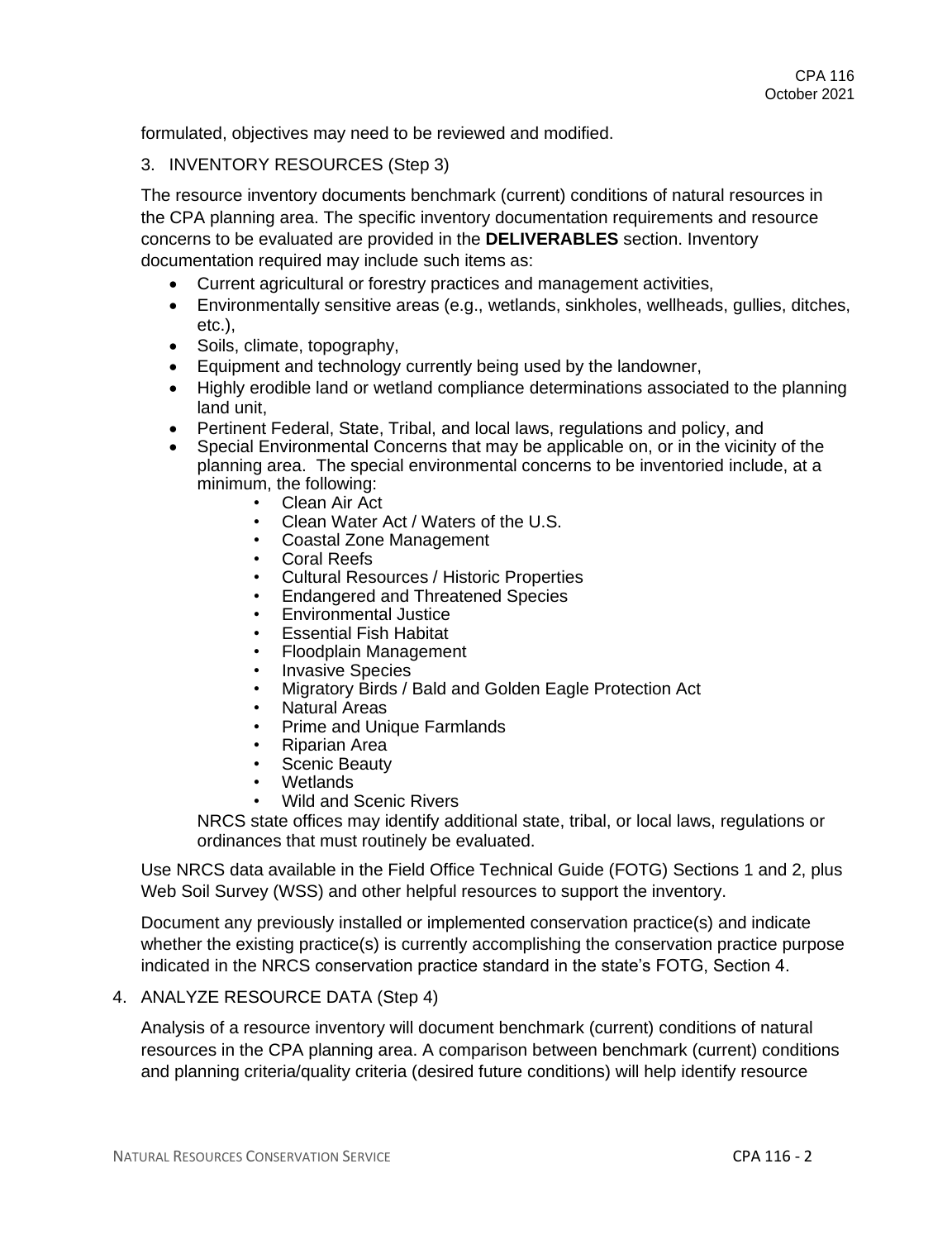concerns. Analysis and documentation requirements are provided in the **DELIVERABLES** section.

Analysis documentation will include at a minimum:

- NRCS resource concerns identified.
- Benchmark conditions,
- (as applicable) Results of assessment tools, and
- A description of the need for conservation actions.

# 5. FORMULATE ALTERNATIVES (Step 5)

At a minimum two alternatives will be developed. The first will be a no-action alternative in which current management activities are assumed to continue. The second will be an action alternative identifying a conservation practice or a system of conservation practices and management activities to address CPA identified resource concern(s). Additional action alternatives may be developed to identify different ways of achieving client objectives. Alternatives may include an appropriate mix of structural conservation practices, such as terraces, dams, and waterways; nonstructural conservation practices, such as crop residue management, or livestock exclusion. Each action alternative must meet the client's objectives and comply with Federal, State, Tribal, and local laws, regulations, and policies.

When providing technical assistance to existing organic operations, ensure recommended conservation practices and management activities are consistent with the client's Organic System Plan (OSP) and the National Organic Program (NOP) regulations. If client's objective is to transition to organic production, use CPA 138 – Conservation Plan Supporting Organic Transition.

# 6. EVALUATE ALTERNATIVES (Step 6)

The TSP will evaluate the alternatives and describe the environmental effects associated with each alternative. The analysis will be reviewed with the client. The analysis should provide the client with the information needed to select their preferred alternative.

When evaluating the no-action alternative, the TSP will provide information to the client on what will occur if current management activities continue and no new practices are implemented.

When evaluating conservation practice effects, the short and long-term effect on natural resources and the applicability and effect on special environmental concerns identified in Step-3 (Resource Inventory) must be documented. Include recommendations that will avoid or mitigate any adverse effects on soil, water, air, plants, animals (including livestock, fish, and wildlife), energy, or human concerns, as well as on special environmental concerns.

After analyzing the proposed alternatives, prepare the following documentation, at a minimum:

- Documentation of alternatives discussed (CPA-6, correspondence),
- (as applicable) Results of assessment tools,
- Considerations to avoid or mitigate any adverse effects on those unique resources and other soil, water, air, plants, animals (including livestock, fish, and wildlife), energy, or human concerns, as well as on special environmental considerations, and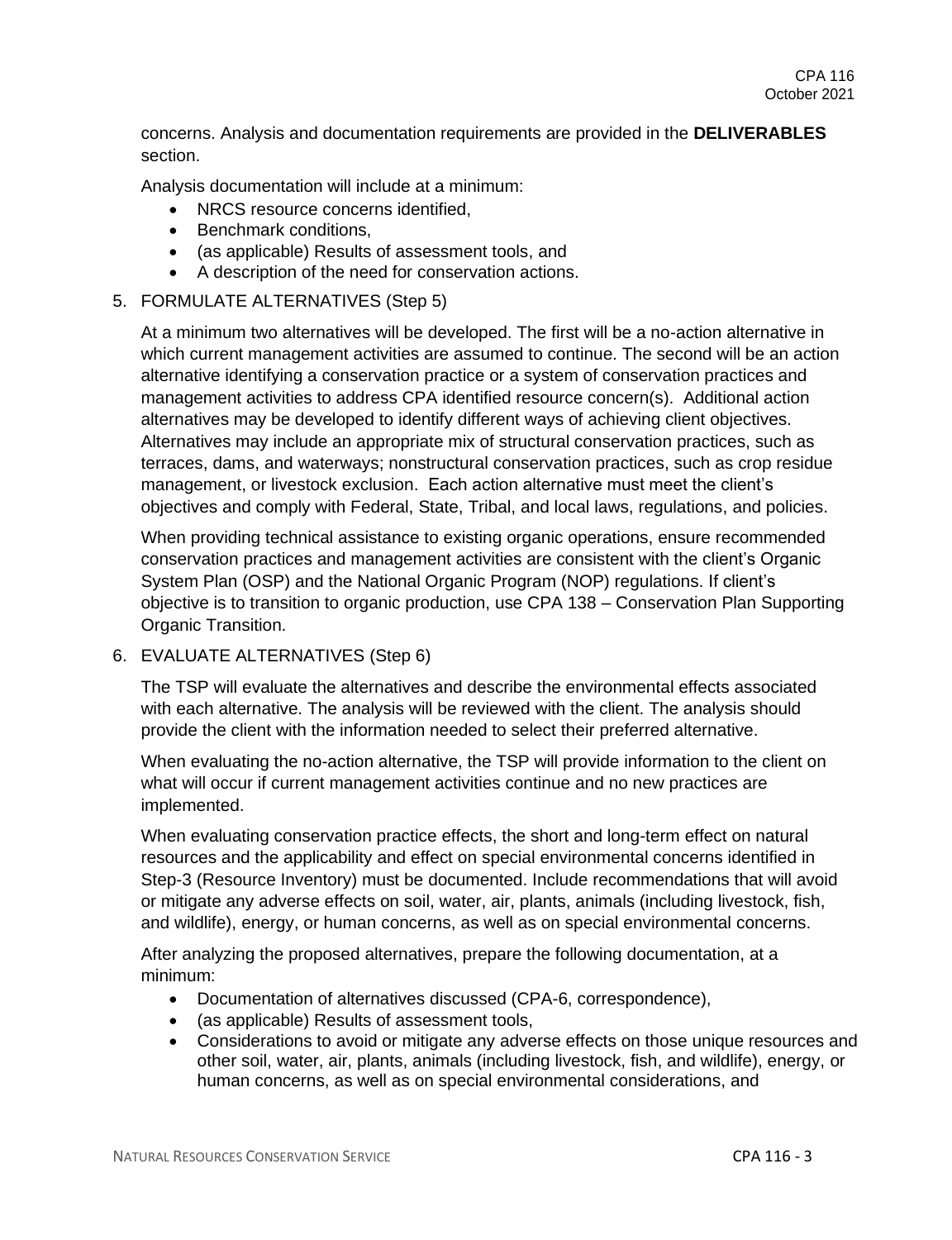- An evaluation of the alternative's effects on the client's land use, capital, labor, management, risk, profitability, and public health and safety.
- 7. CLIENT'S PREFERRED ALTERNATIVES (Step 7)

The TSP will present all alternatives to the client and document the client's preferred alternative.

# **Technical Requirements**

This activity includes planning a system of conservation practices that follow the 4 principles of soil health:

- **1. Minimize soil disturbance** by implementing conservation practices such as reducing tillage, managing irrigation, controlling traffic, prescribed grazing, integrated pest management to improve soil structure and water infiltration, reduce aggregate breakdown, and protect soil organism habitat and organic matter.
- **2. Maximize soil cover** by implementing conservation practices such as using cover crops and surface residue management to reduce nutrient runoff, buffer soil temperature, reduce evaporation, reduce erosion, reduce aggregate breakdown, protect soil organic matter, and provide habitat for biological organisms.
- **3. Maximize biodiversity** using diverse crop rotations, application of soil carbon amendments, multi-species cover crops, and livestock to improve nutrient cycling, break disease cycles, and stimulate below ground activity.
- **4. Maximize living roots** by implementing conservation practices such as using cover crops, crop rotations, and perennial crops to maximize time periods of active growth throughout the year that provide soil biota a continuous food source.

### **Definitions**

*Soil health* is the continued capacity for soil to function as a vital living ecosystem to support plants, animals and humans.

A *Soil Health Management System* (SHMS) is a collection of NRCS conservation practices that focuses on maintaining or enhancing soil health by addressing four soil health management principles: minimize disturbance, maximize soil cover, maximize biodiversity and maximize the presence of living roots.

*Soil Health Management Unit* (SHMU) is one or more planning land units with similar soil type, land use, and management that can vary in size or acreage depending on soil texture, topography, and cropping system. SHMU is like a conservation management unit but designed to assess soil health status and potential limitations on soil health indicators.

### **DELIVERABLES**

Two copies (hardcopy or electronic) of the plan must be developed—one for the client and one for the NRCS field office. At the client's request, Technical Service Provider (TSP) can deliver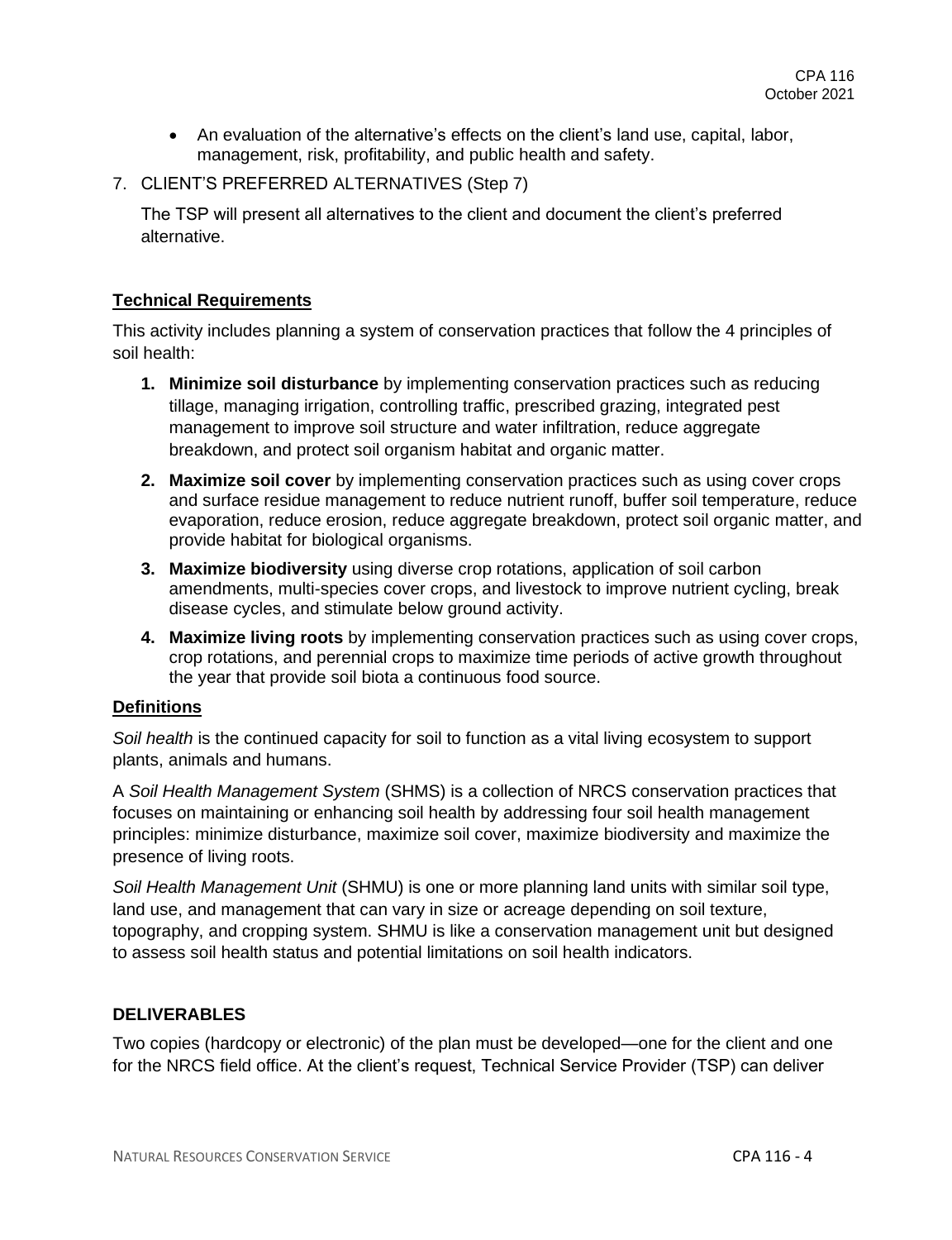NRCS's copy to the NRCS Field Office. The client's copy must include the maps and preferred alternative, unless the client requests other documents from this section. The NRCS copy must include all items identified herein. An additional electronic copy of the plan should also be uploaded on NRCS Registry.

This plan documents soil health concerns related to the physical, biological, and chemical properties of the soil. The purpose is to identify soil health resource concerns and develop an adaptive management plan.

This conservation planning activity applies to annual and perennial cropland (including orchards and vineyards) pastures, and rangeland.

The plan will meet the NRCS planning criteria for one or more of the following resource concerns:

- Soil organic matter depletion
- Soil compaction
- Soil organism habitat loss or degradation
- Aggregate instability
- Concentration of salts or other chemicals
- Plant productivity and health
- Wind erosion
- Sediment transported to surface water
- Sheet and rill erosion
- Naturally available moisture use

### **1. Cover Page**

Cover page reporting the technical services provided by the TSP. Cover page(s) must include the following:

- a. Client information: Name, farm bill program, contract number, and contract item number.
- b. TSP information: name, address, phone number, email, TSP number, TSP expiration date; and county of service.
- c. CPA information: CPA name, land use(s), units, and amount.
- d. Statement by TSP that services provided:
	- i. Comply with all applicable Federal, State, Tribal, and local laws and requirements.
	- ii. Meet applicable program requirements and recommended planned practices are based on NRCS conservation practice standards and specifications.
	- iii. Are consistent with and meet the conservation program goals and objectives for which the program contract was entered into by the client.
	- iv. Incorporate alternatives that are both cost effective and appropriate to address the resource issues.
- e. TSP certification statement: signature and date.
- f. Client confirmation: signature and date.
- g. Block for NRCS reviewer acceptance (to be completed by NRCS): signature and date

### **2. Conservation Assistance Notes and Correspondence**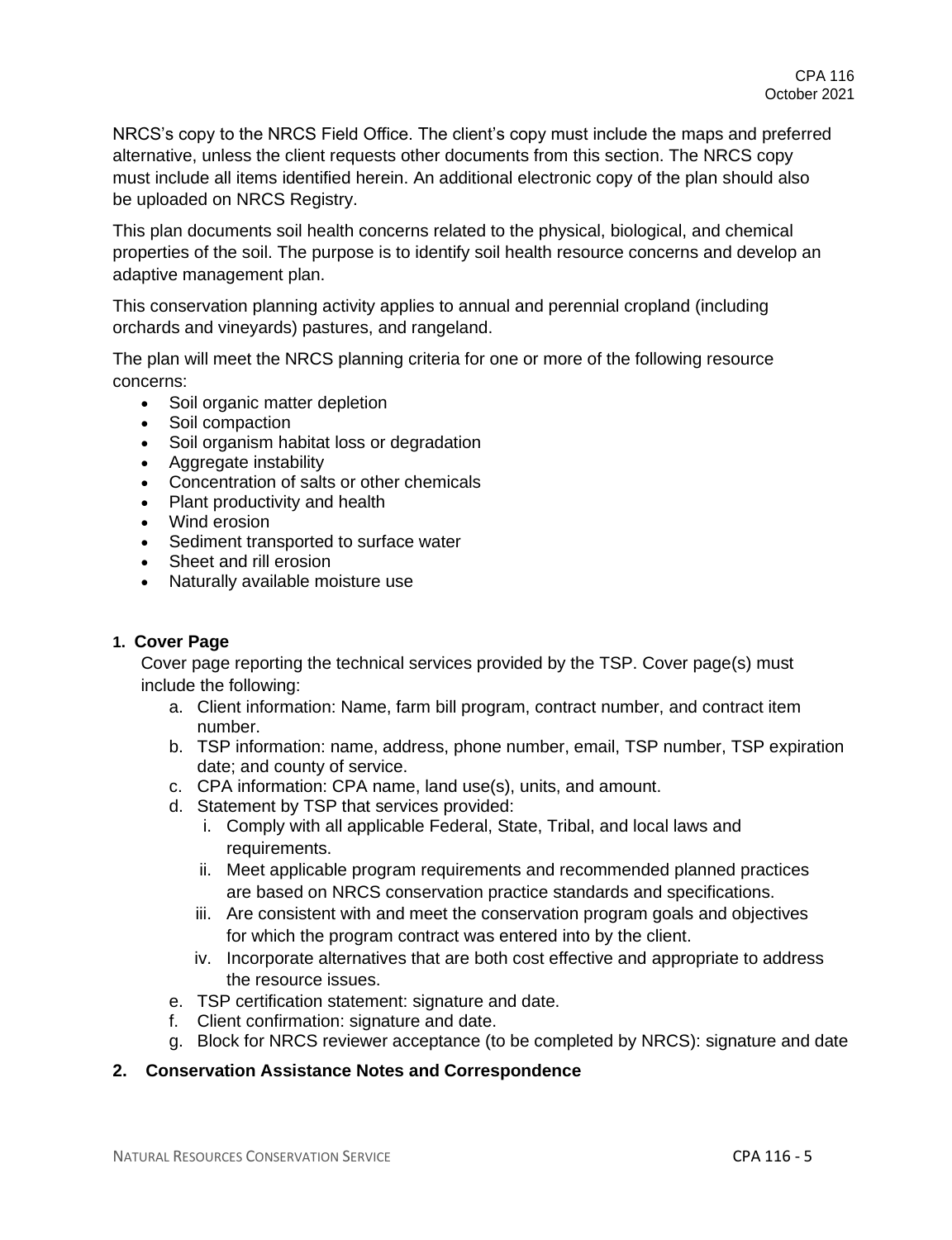- a. Conservation Assistance Notes (NRCS-CPA-6) or other format that includes all components of the CPA-6.
	- i. Document the client's objectives.
	- ii. Document each interaction with the client, include notes and results of that interaction, date, and initials of the TSP.
	- iii. Document each site visit, activity in the field, results of each site visit, all parties present, date, and initials of the TSP.
- b. Any correspondence between the TSP and the client relating to the development of the CPA.

# **3. Maps**

- a. Maps to include, but not be limited to:
	- i. General location map of the planning area showing access roads to the location.
	- ii. CPA map (this may consist of several maps to account for the entire planning area). This map will specifically include:
		- Boundary lines for the Planning Land Units (PLUs) and/or SHMUs with labels (name, number, or both). A PLU is a unique geographic area, defined by a polygon, which has common land use and is owned, operated, or managed by the same client or clients. The PLU is the minimum unit for planning.
		- Land-use designation and any applicable modifiers such as irrigation for each PLU and/or SHMU, as appropriate.
		- Acreage for each PLU and/or SHMU.
		- Location of sensitive resources and setbacks, if applicable.
		- Soil map units identified by field or SHMU and interpretations or soil properties as defined by the state including drainage class and hydrologic group, ecological site and forage suitability group, soil health properties and interpretations.
		- Location of planned and applied conservation practices.
		- If the planning area includes nonprivate lands, such as Federal or Tribal lands, a land status map must be included to display land ownership categories (Private, State Trust, BLM, Tribal, and Territorial, etc.).
	- iii. Resource maps of the PLU and/or SHMU
		- Soils maps, and other resource maps as applicable.
		- An existing Wetland delineation map, if any.
- b. At a minimum, all maps developed for the CPA will include:
	- i. Title block showing:
		- Map title.
		- Client's name (individual or business).
		- Prepared with assistance from USDA Natural Resources Conservation Service.
		- Assisted By [TSP planner's name].
		- Name of applicable conservation district, county, and State.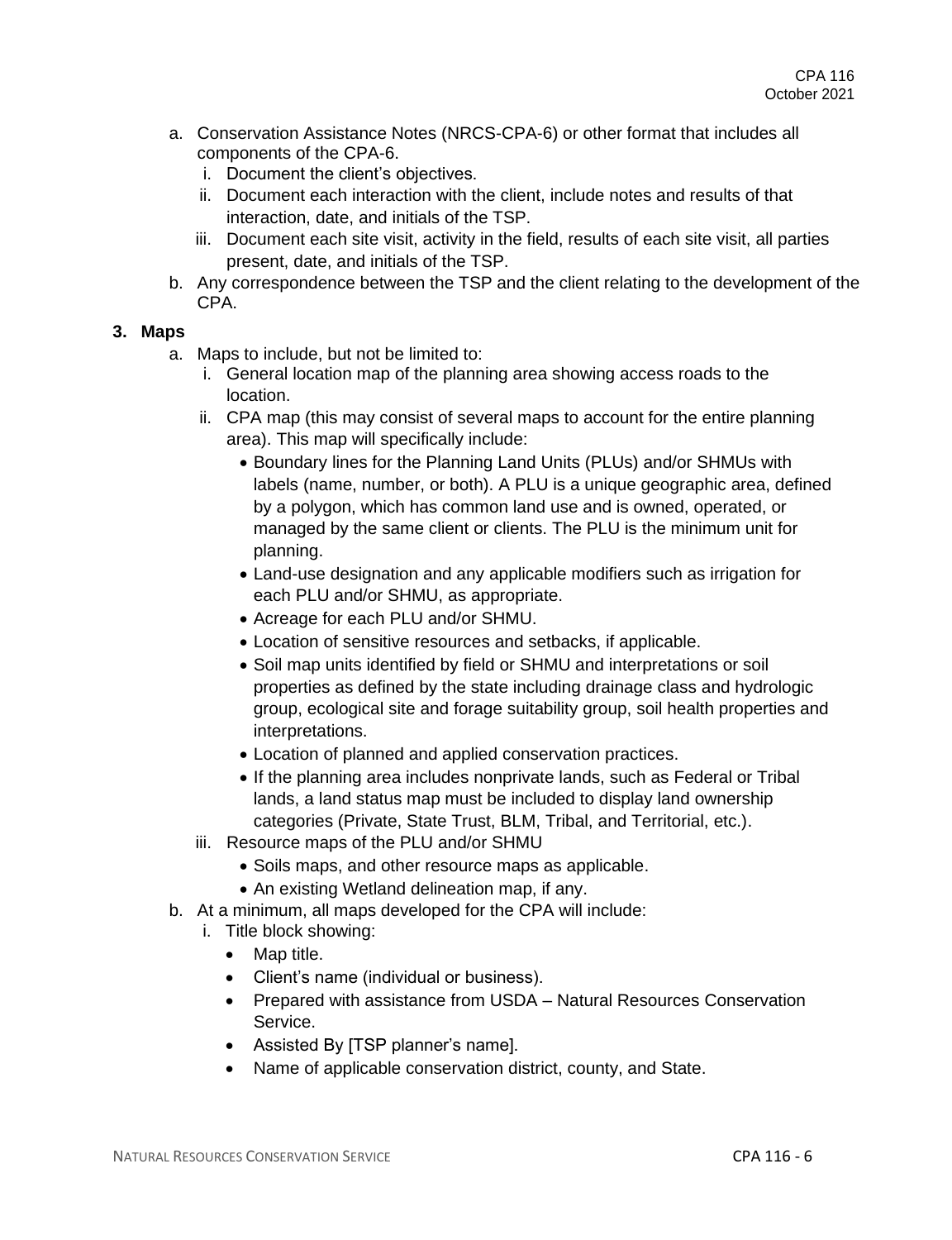- Date prepared.
- ii. Map scale.
- iii. Information needed to locate the planning area, such as geographic coordinates, public land survey coordinates, etc.
- iv. North arrow.
- v. Appropriate map symbols and a map symbol legend on the map or as an attachment.

# **4. Conservation Plan**

A record of the client's preferred alternative, which includes:

- a. For all land uses
	- i. PLU and/or SHMU label (name, number, or both)
	- ii. Existing conservation practices by field, PLU, or SHMU
	- iii. Operation equipment inventory
	- iv. Existing nutrient management strategies by crop rotation, as applicable
	- v. Existing Pest Management Strategy (PAMS narrative and pesticides typically utilized in operation with EPA registration #)
	- vi. Soil amendments used in the operation by field or SHMU
	- vii. Livestock utilized in the operation and management details, as applicable
	- viii. NRCS conservation practice name and code for applied and planned practices required for the system by SHMU
	- ix. Estimated amount planned or applied
	- x. Brief description of the planned conservation practices (practice narratives)
	- xi. As needed, applicable "Conservation Practice Overview" sheets or other prepared material

### **5. Resource Inventory and Assessment Documentation**

- a. Results from NRCS-approved resource assessment technology tools, that are appropriate for the resource conservation needs and client objectives, to compare the benchmark condition with the planned alternative condition, including as applicable: i. Soil Testing 216 Conservation Evaluation and Monitoring Activity
	- ii. In-Field Soil Health Assessment for Cropland
	- iii. Pasture Condition Score Sheet
	- iv. Interpreting Indicators of Rangeland Health reference sheet
- b. Any additional assessments, maps, and sketches resulting from the planning process used in preparation and arriving at the alternative selected in Part 4.
- c. Any photographs or documentation used to support the determination documented.
- d. Document the effects of each Alternative on other resources concerns.
- e. Considerations to avoid or mitigate any adverse effects on those unique resources and other soil, water, air, plants, animals (including livestock, fish, and wildlife), energy, or human concerns, as well as on special environmental considerations.
- f. An evaluation of the alternative's effects on the client's land use, capital, labor, management, risk, profitability, and public health and safety.